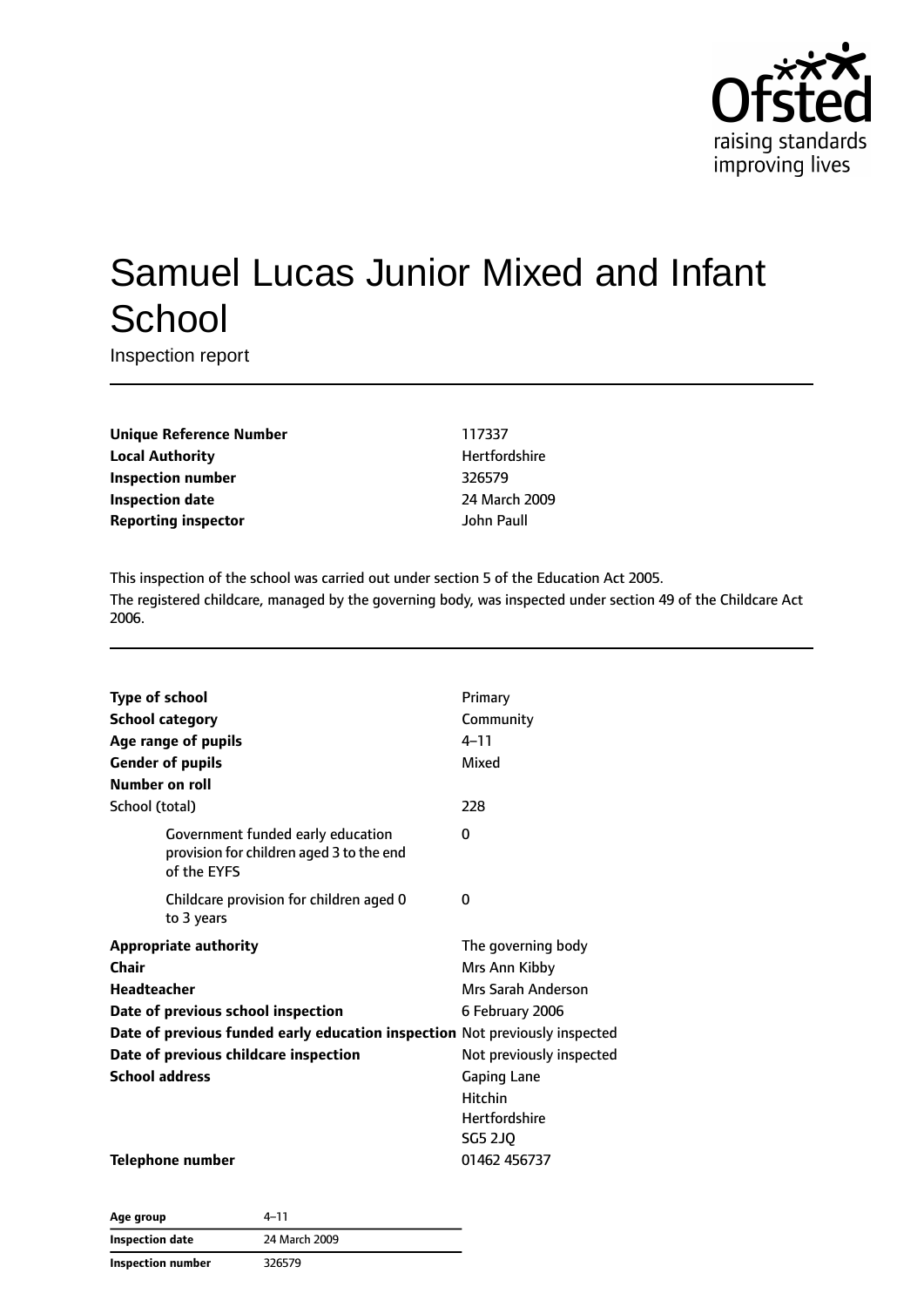**Fax number** 01462 457360

| Age group         | 4–11          |
|-------------------|---------------|
| Inspection date   | 24 March 2009 |
| Inspection number | 326579        |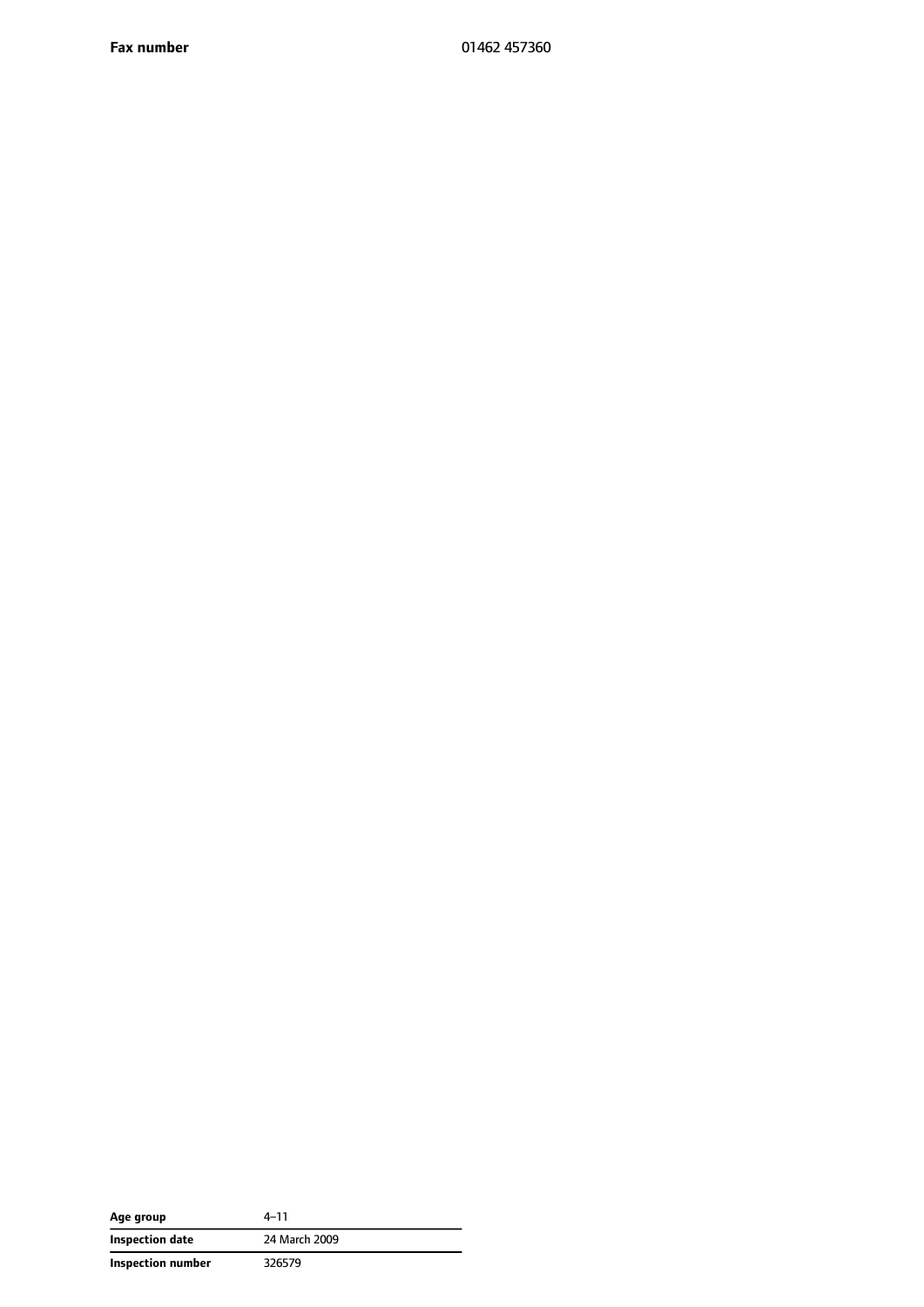.

<sup>©</sup> Crown copyright 2009

Website: www.ofsted.gov.uk

This document may be reproduced in whole or in part for non-commercial educational purposes, provided that the information quoted is reproduced without adaptation and the source and date of publication are stated.

Further copies of this report are obtainable from the school. Under the Education Act 2005, the school must provide a copy of this report free of charge to certain categories of people. A charge not exceeding the full cost of reproduction may be made for any other copies supplied.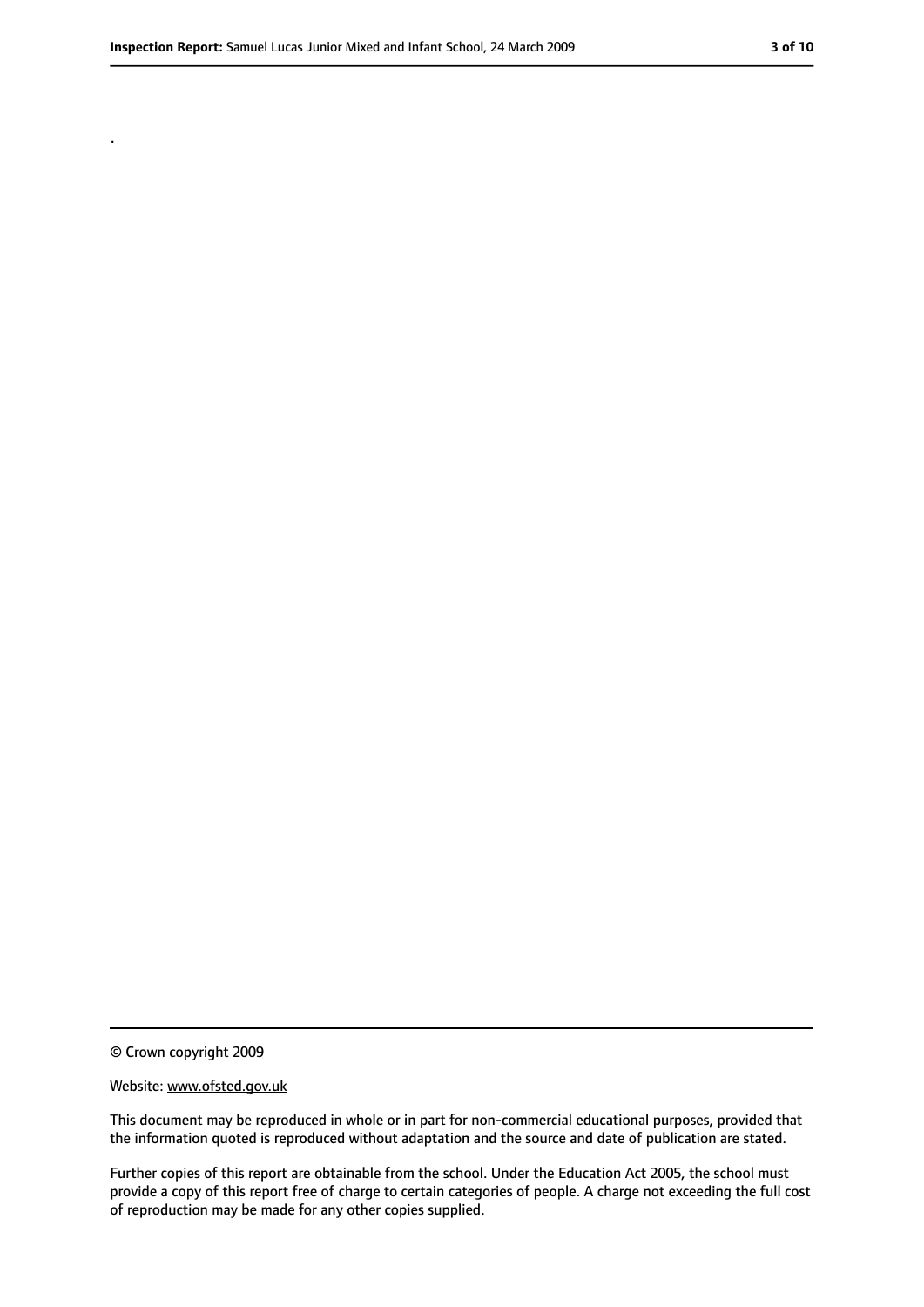## **Introduction**

The inspection was carried out by two additional inspectors. The inspectors evaluated the overall effectiveness of the school and investigated the following issues:

- whether the quality of teaching and learning and pupils' achievements are compatible with senior leaders' and governors' views of the school, including in the Early Years Foundation Stage; and whether leadership and management are outstanding
- whether spiritual and multicultural opportunities provided for pupils support a judgement of excellence strongly enough and how far this matches arrangements for building community cohesion.

Evidence was gathered from discussions with the headteacher, chair of governors, staff, parents and pupils, observations of teachers and pupils at work and scrutinising documents, including records that track pupils' progress. Other aspects of the school's work were not investigated in detail, but inspectors found no evidence to suggest that the school's own assessments, as given its self-evaluation, were not justified, and these have been included where appropriate in this report.

#### **Description of the school**

Samuel Lucas is an average sized primary school. Most of its pupils are of White British heritage, although a small number are from a range of minority ethnic backgrounds. The proportion who speak English as an additional language is also below average. The proportion of pupils with learning difficulties and/or disabilities is below average. Most of these pupils have specific or moderate learning difficulties. A few have social, emotional and behavioural difficulties. Attainment on entry covers a wide range but is mostly above average.

The school holds nationally recognised information and communication technology (ICT), Healthy Schools and Active Mark accreditations, as well as an award for the thoroughness of its self-evaluation procedures. It also holds a local authority award for quality in the early years and basic skills.

#### **Key for inspection grades**

| Grade 1 | Outstanding  |
|---------|--------------|
| Grade 2 | Good         |
| Grade 3 | Satisfactory |
| Grade 4 | Inadequate   |
|         |              |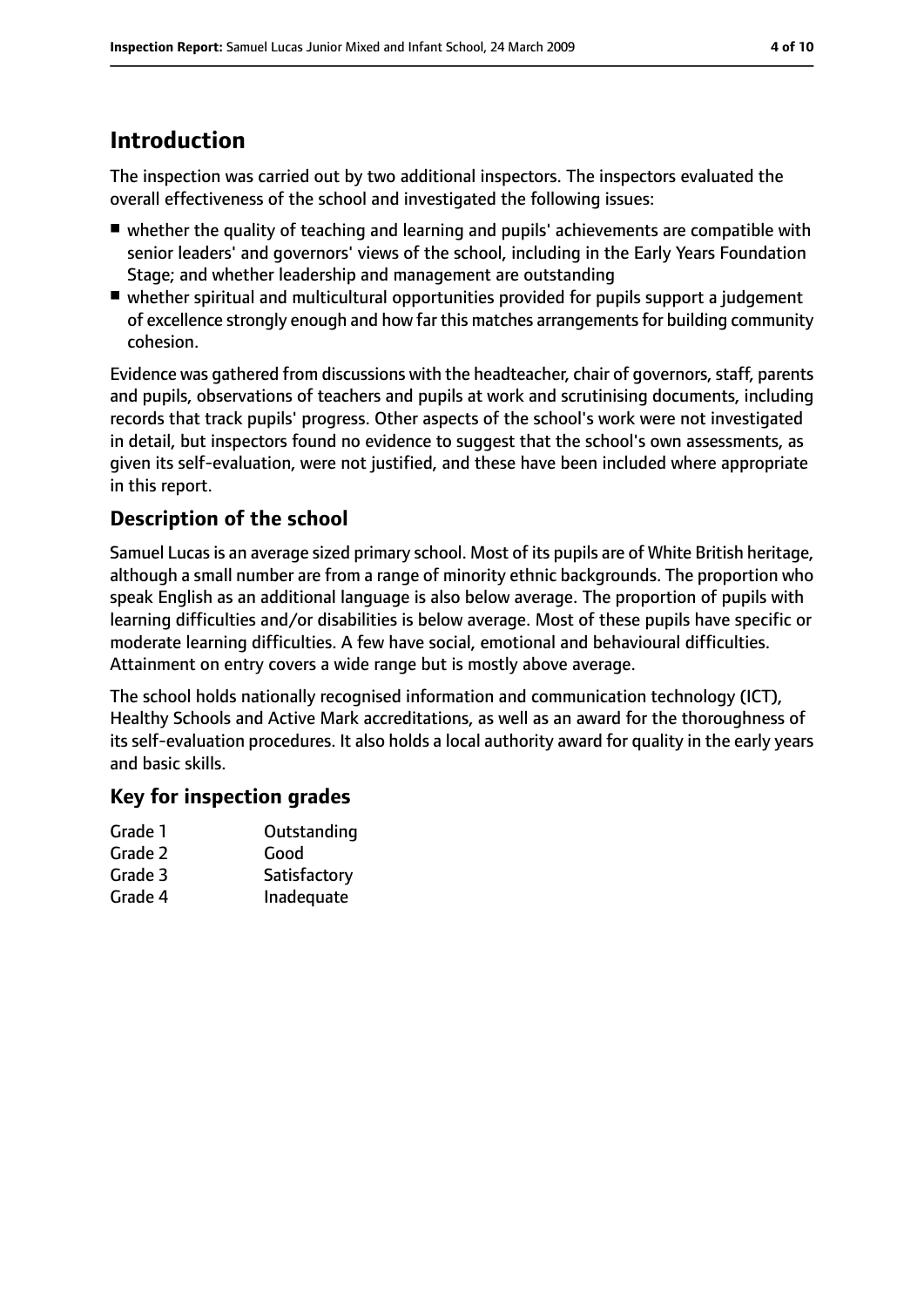### **Overall effectiveness of the school**

#### **Grade: 1**

Samuel Lucas is an outstanding school. A large number of parents recognise this, as indicated in the very positive responses to questionnaires. A typical comment states, 'Samuel Lucas is an excellent school in all respects'. Quality and standards in the Early Years Foundation Stage, while good, are not quite as high as in the rest of the school. The main reason is that the small outside area limits resources available to children.

Throughout the school, excellent leadership and management have brought about many improvements since the last inspection. The most important is that teaching and learning are now outstanding. As a result, a very high proportion of pupils consistently make progress at a fast rate. This ensures that pupils' achievement is outstanding. Standards are nearly always well above average and sometimes very high indeed. This is seen in the results of Year 6 tests in English, mathematics and science, as well as in assessments at the end of Year 2 in reading, writing and mathematics. It is also reflected in work seen on display around the school and in pupils' books. Pupils' knowledge and skills in a number of subjects across the curriculum including, for example, ICT, art and design, and history exceed normally expected levels. Often a range of subjects is explored in a theme, so pupils learn how ideas and skills are applicable in various contexts. This has had a strong impact on their writing, including that of boys previously identified as not as good asthat of girls. In a theme on 'Light and Dark', for example, scientific ideas about shadows were used to heighten believability and effect in pupils' scary stories. Pupils who experience any kind of difficulty with learning are quickly identified, help is sought to meet their needs and support given accordingly. As a result, a high proportion of these pupils also progress at very fast rates and meet their individualised targets. Able pupils also flourish. They are catered for very effectively, often in partnership with local secondary schools or other relevant agencies. Pupils from minority ethnic backgrounds similarly do well.

As well as ensuring cross-curricular strengths, subject leaders work very effectively as a team to build enrichment through visits and visitors. A residential journey to the Isle of Wight is also provided. The result is an excellent curriculum. Very good opportunities for personal, social, health and citizenship education are also evident. This includes a range of very good opportunities to acquire knowledge about world religions and cultures other than their own. Links with Nigeria and India enhance this further, as well as offering opportunities for celebrating minority ethnic festivals. A link with the Italian consulate provides opportunities for pupils to learn Italian. All this contributes much to their personal development and well-being which are exceptionally good, as are pupils' spiritual, moral, social and cultural development. Behaviour in classrooms and around the school is excellent. Pupils move about very sensibly and observe the school's overriding motto 'care, cooperate and contribute'. As a result, they accept responsibility for keeping safety rules in school. They also know much about how to keep safe outside. They know how to adopt healthy lifestyles well and take good advantage of the many sports activities that are offered in physical education and in after school clubs. They are clear that the things they learn frequently excite and amaze them and that their school is a very enjoyable place to be. Their above average attendance reflects this. Pupils make very strong contributions to the community, raising funds for charity, singing in a local home for the elderly and inviting the community to their shows and concerts. In school, they are very helpful towards each other, with spontaneous acts of kindness, as well as formally through playleaders, a 'buddy' system and an active school council. These very apparent social skills, linked to the strengths in literacy, mathematics and ICT mean that pupils are exceptionally well prepared for the future.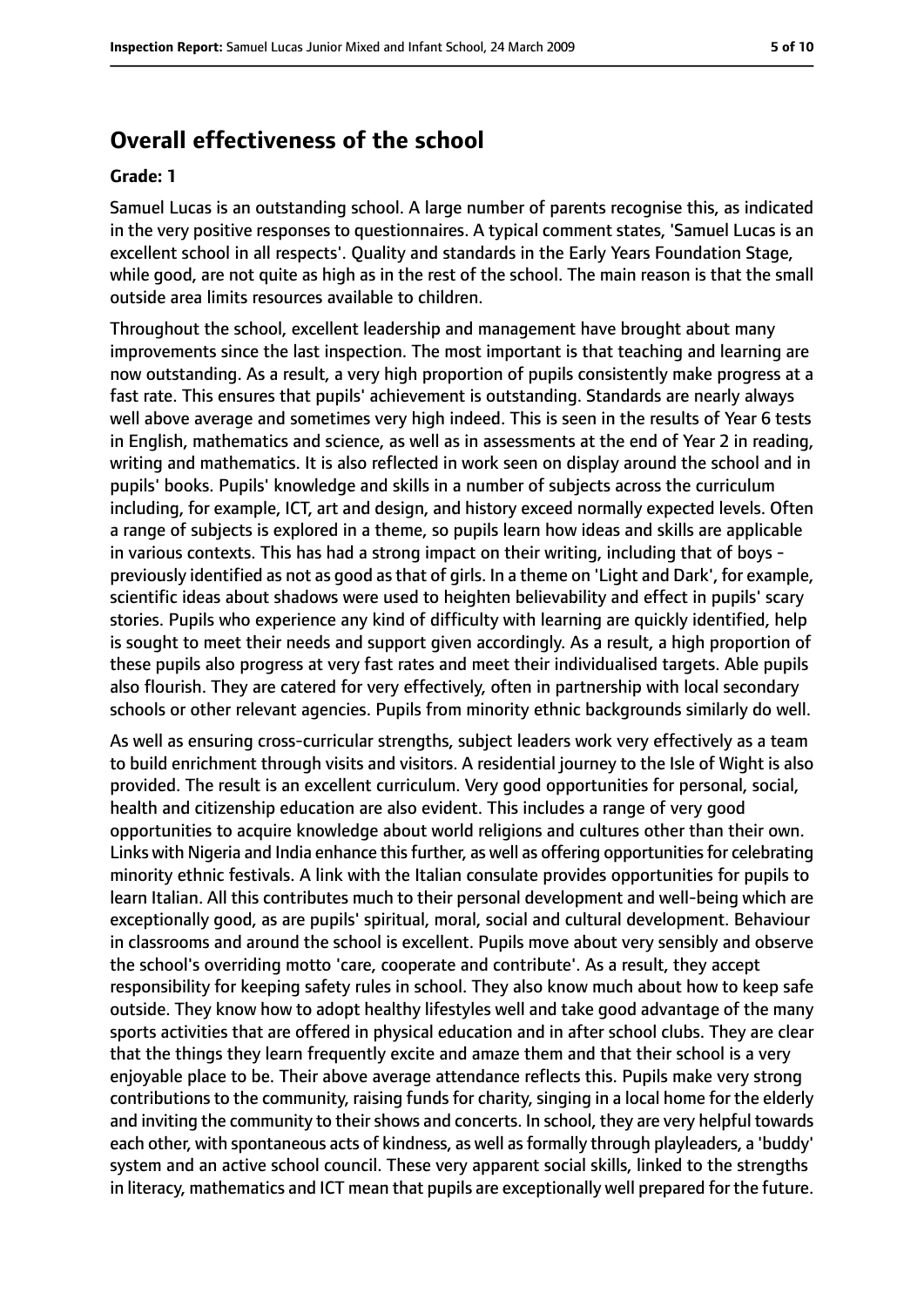Leadership, management and governance are excellent. Governors accept the responsibility to forge links with each class. This provides them with information both to support and to challenge senior leaders, should the need arise. They monitor the school's budget highly effectively, helping to ensure excellent value for money. Links with parents are good, although a significant minority feel that communication is not as good as they would like. Senior leaders are working towards improving the use of the school's website and email as a means to improving this aspect. Leaders at all levels check, evaluate and develop the areas for which they hold responsibilities in considerable detail. This ensures that pupils are cared for pastorally exceptionally well. Pupils say that they feel very secure in school and could talk to anyone about anything troubling them. Statutory requirements for child protection and safeguarding are met. Tracking of pupils' progress and assessment are also carried out very carefully and the resulting information is used to set challenging targets and to decide what needs to be done to reach them. Regular reviews of each pupil's work ensure that all have equal opportunities to progress as well asthey can. Senior leaders observe teaching and inform staff of their findings, picking up points for improvement accurately. The school's track record of exceptional performance suggests an excellent capacity to maintain its high standards.

#### **Effectiveness of the Early Years Foundation Stage**

#### **Grade: 2**

The effectiveness of the Reception classes is good. While provision is managed outstandingly well, this strength is not quite matched in performance. This is because the outside area is too small to provide children with constant opportunities to acquire skills across all areas of learning. Conversely, provision indoors is of much higher quality. It is partly due to the excellence of leadership that this has already been recognised and planning permission sought to enlarge and improve resources outdoors. Nevertheless, currently, this drawback means that learning and development are good, rather than outstanding, as might otherwise be the case. This is reflected in rates of progress that, while good, are not fully consistent in all areas. For example, by the time they enter Year 1, children's personal, social and emotional development are outstanding. They behave very well indeed and settle to activities quickly. Reading skills are similarly high for the children's ages, while their recognition and use of numbers is not as advanced. All staff ensure that children's welfare is promoted excellently well at all times and they check and assess their progress effectively.

#### **What the school should do to improve further**

■ Bring forward and implement plans to improve the outside area for children in the Early Years Foundation Stage as quickly as possible.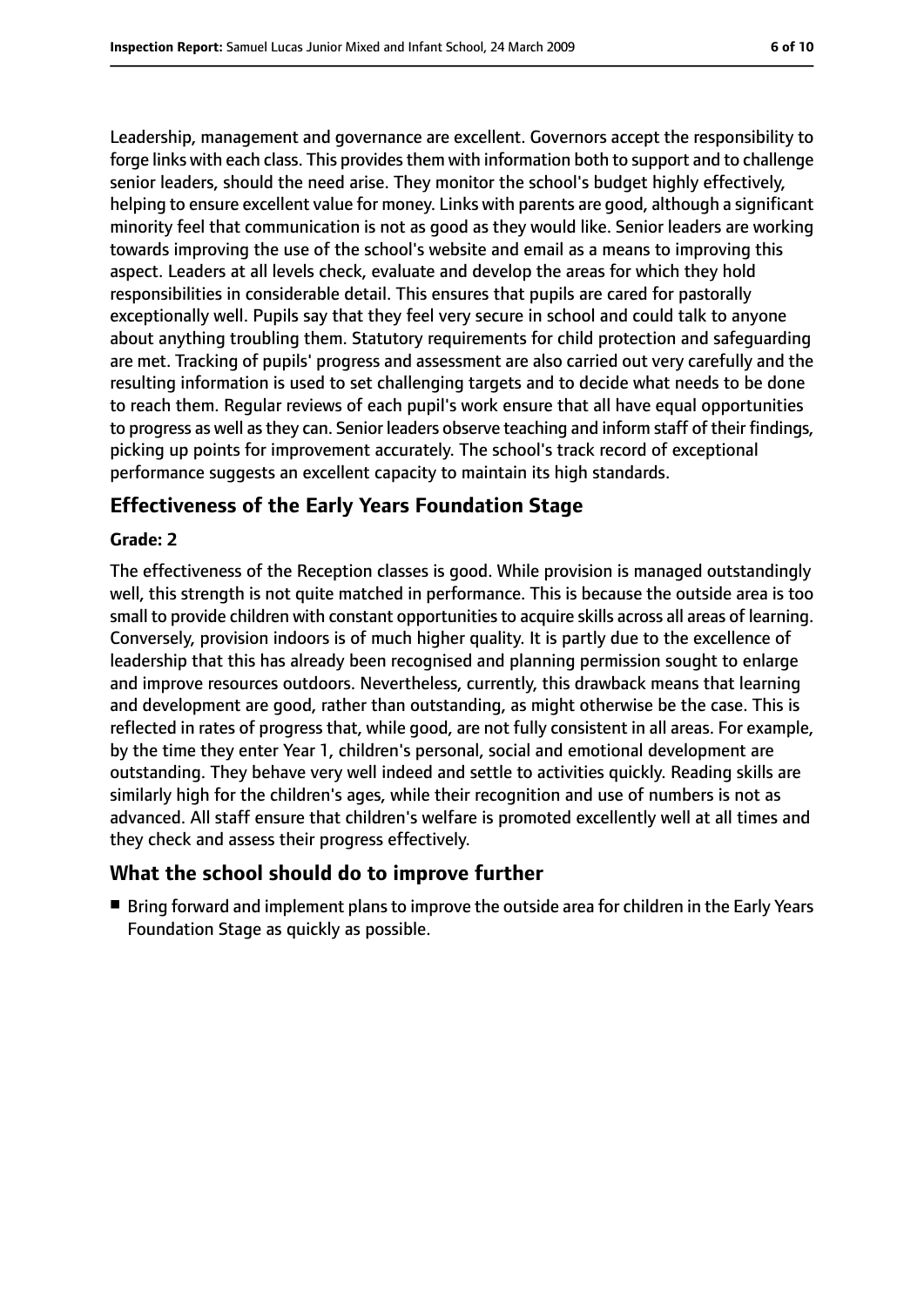**Any complaints about the inspection or the report should be made following the procedures set out in the guidance 'Complaints about school inspection', which is available from Ofsted's website: www.ofsted.gov.uk.**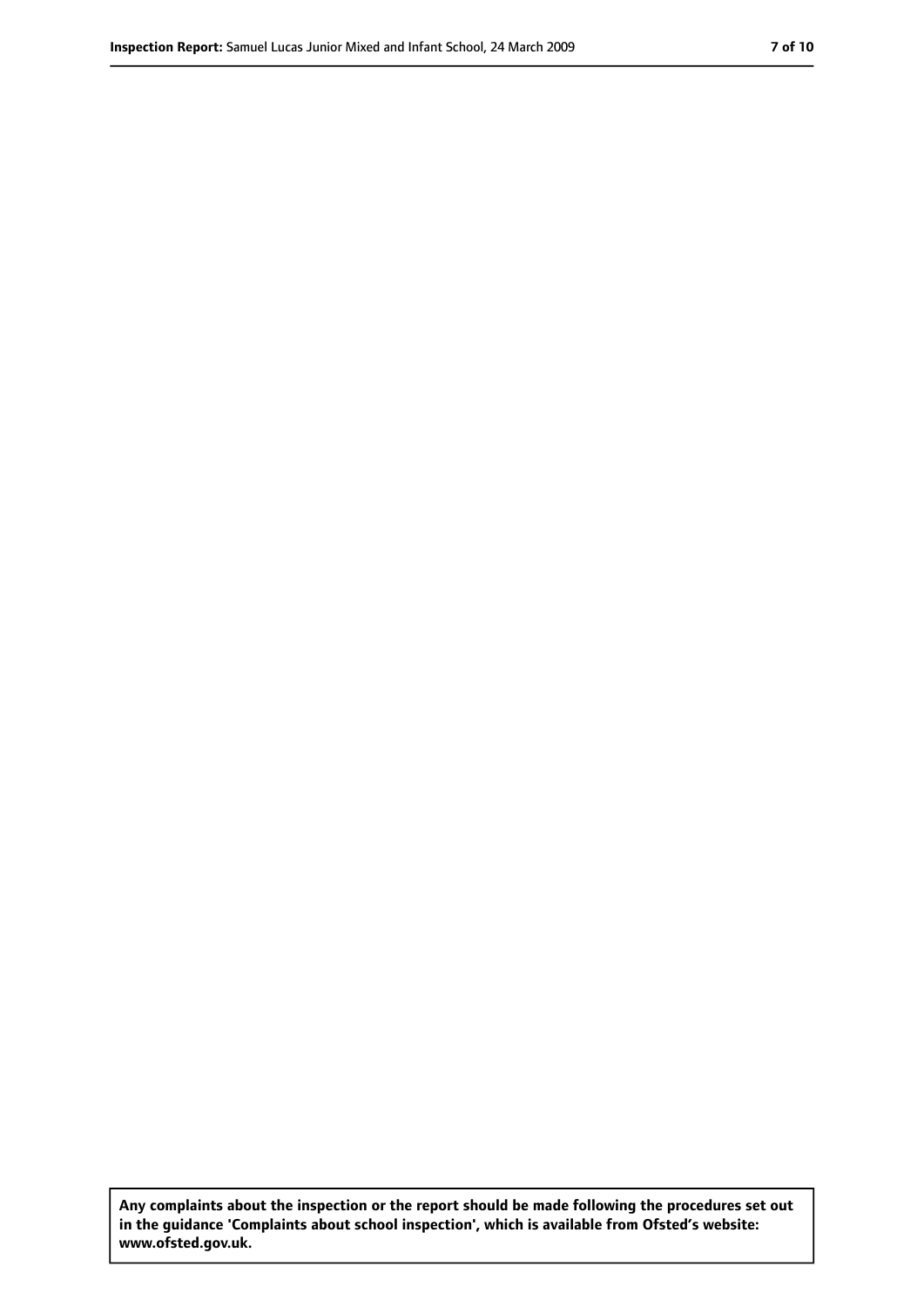# **Inspection judgements**

| Key to judgements: grade 1 is outstanding, grade 2 good, grade 3 satisfactory, and | <b>School</b> |
|------------------------------------------------------------------------------------|---------------|
| arade 4 inadequate                                                                 | Overall       |

#### **Overall effectiveness**

| How effective, efficient and inclusive is the provision of<br>education, integrated care and any extended services in meeting the<br>needs of learners? |     |
|---------------------------------------------------------------------------------------------------------------------------------------------------------|-----|
| Effective steps have been taken to promote improvement since the last<br>inspection                                                                     | Yes |
| How well does the school work in partnership with others to promote learners'<br>well being?                                                            |     |
| The capacity to make any necessary improvements                                                                                                         |     |

### **Effectiveness of the Early Years Foundation Stage**

| How effective is the provision in meeting the needs of children in the<br><b>EYFS?</b>       |  |
|----------------------------------------------------------------------------------------------|--|
| How well do children in the EYFS achieve?                                                    |  |
| How good are the overall personal development and well-being of the children<br>in the EYFS? |  |
| How effectively are children in the EYFS helped to learn and develop?                        |  |
| How effectively is the welfare of children in the EYFS promoted?                             |  |
| How effectively is provision in the EYFS led and managed?                                    |  |

#### **Achievement and standards**

| How well do learners achieve?                                                               |  |
|---------------------------------------------------------------------------------------------|--|
| $\vert$ The standards <sup>1</sup> reached by learners                                      |  |
| $\mid$ How well learners make progress, taking account of any significant variations $\mid$ |  |
| between groups of learners                                                                  |  |
| How well learners with learning difficulties and/or disabilities make progress              |  |

<sup>&</sup>lt;sup>1</sup>Grade 1 - Exceptionally and consistently high; Grade 2 - Generally above average with none significantly below average; Grade 3 - Broadly average to below average; Grade 4 - Exceptionally low.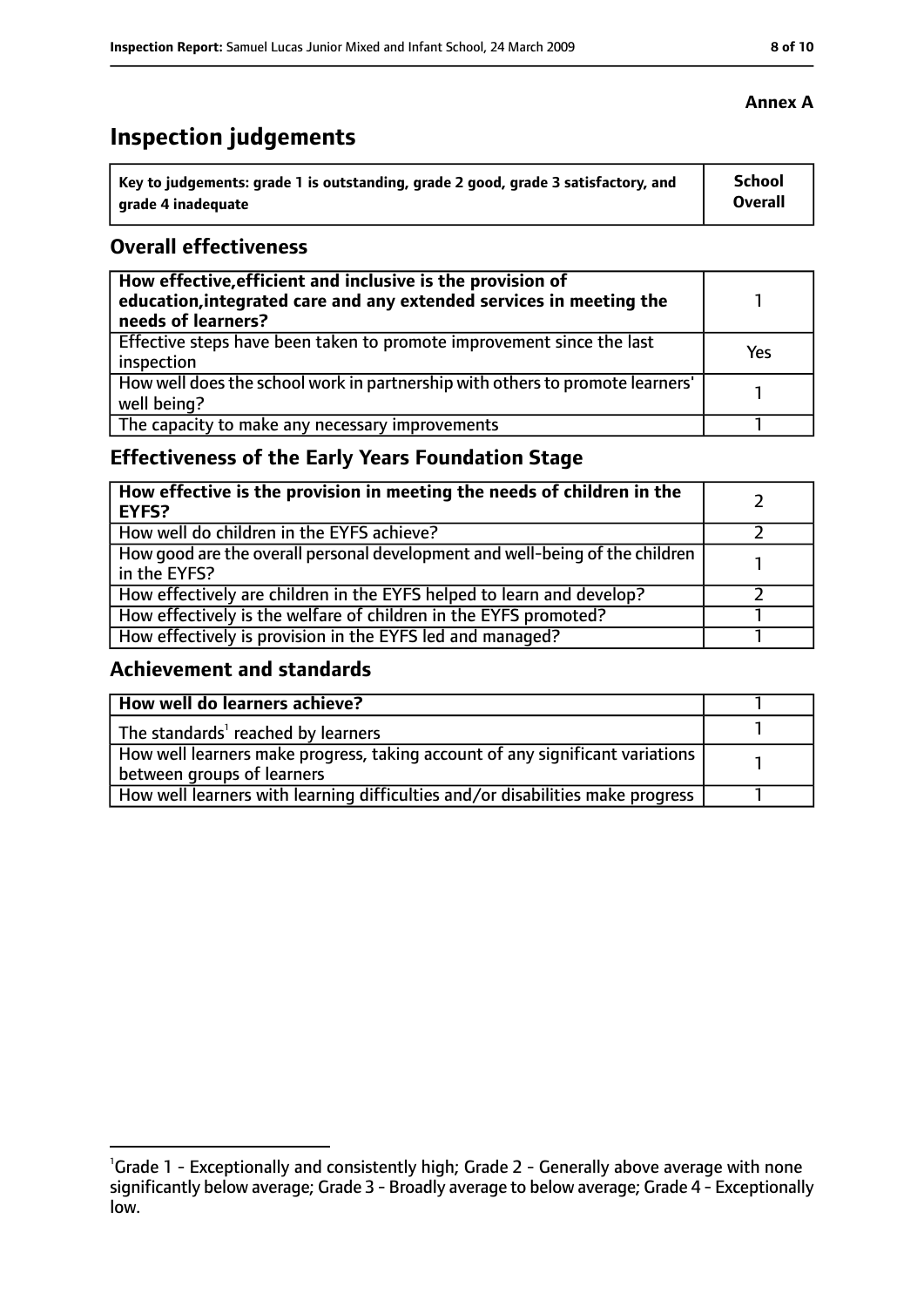### **Personal development and well-being**

| How good are the overall personal development and well-being of the<br>learners?                                 |  |
|------------------------------------------------------------------------------------------------------------------|--|
| The extent of learners' spiritual, moral, social and cultural development                                        |  |
| The extent to which learners adopt healthy lifestyles                                                            |  |
| The extent to which learners adopt safe practices                                                                |  |
| The extent to which learners enjoy their education                                                               |  |
| The attendance of learners                                                                                       |  |
| The behaviour of learners                                                                                        |  |
| The extent to which learners make a positive contribution to the community                                       |  |
| How well learners develop workplace and other skills that will contribute to<br>their future economic well-being |  |

# **The quality of provision**

| How effective are teaching and learning in meeting the full range of<br>learners' needs?              |  |
|-------------------------------------------------------------------------------------------------------|--|
| How well do the curriculum and other activities meet the range of needs and<br>interests of learners? |  |
| How well are learners cared for, quided and supported?                                                |  |

### **Leadership and management**

| How effective are leadership and management in raising achievement<br>and supporting all learners?                                              |            |
|-------------------------------------------------------------------------------------------------------------------------------------------------|------------|
| How effectively leaders and managers at all levels set clear direction leading<br>to improvement and promote high quality of care and education |            |
| How effectively leaders and managers use challenging targets to raise standards                                                                 |            |
| The effectiveness of the school's self-evaluation                                                                                               |            |
| How well equality of opportunity is promoted and discrimination eliminated                                                                      |            |
| How well does the school contribute to community cohesion?                                                                                      |            |
| How effectively and efficiently resources, including staff, are deployed to<br>achieve value for money                                          |            |
| The extent to which governors and other supervisory boards discharge their<br>responsibilities                                                  |            |
| Do procedures for safequarding learners meet current government<br>requirements?                                                                | <b>Yes</b> |
| Does this school require special measures?                                                                                                      | <b>No</b>  |
| Does this school require a notice to improve?                                                                                                   | No         |